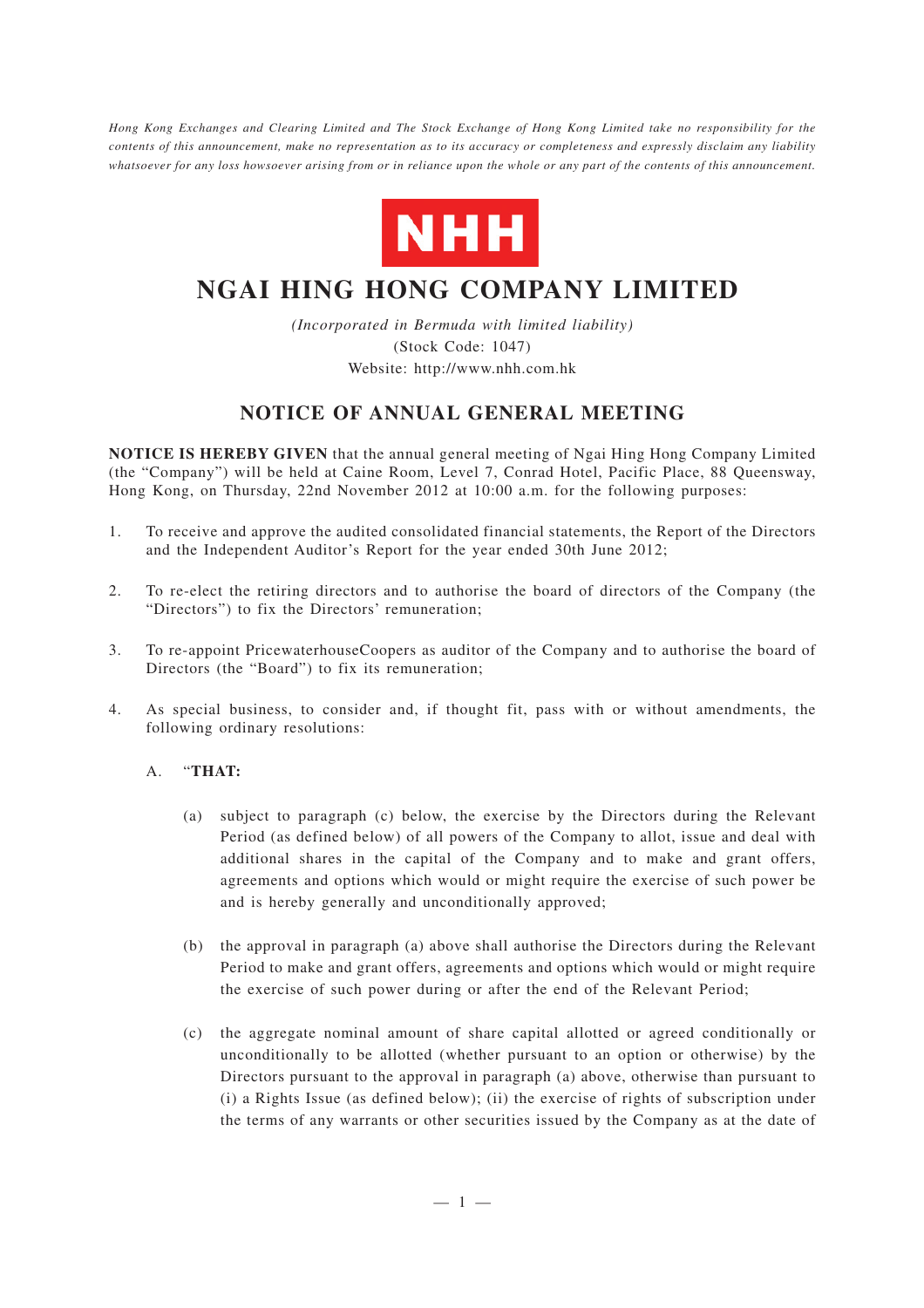this resolution carrying a right to subscribe for or purchase shares of the Company; or (iii) the exercise of the subscription rights under the share option schemes of the Company, shall not exceed 20 per cent. of the aggregate nominal amount of the share capital of the Company in issue as at the date of this resolution and the said approval shall be limited accordingly; and

(d) for the purposes of this resolution:

"Relevant Period" means the period from the passing of this resolution until whichever is the earliest of:

- (i) the conclusion of the next annual general meeting of the Company;
- (ii) the expiration of the period within which the next annual general meeting of the Company is required by the Bye-Laws of the Company or any applicable law to be held; or
- (iii) the revocation or variation of the authority given under this resolution by an ordinary resolution of the shareholders of the Company in general meeting; and

"Rights Issue" means an offer of shares open for a period fixed by the Directors to holders of shares on the register of members of the Company on a fixed record date in proportion to their then holdings of such shares (subject to such exclusions or other arrangements as the Directors may deem necessary or expedient in relation to fractional entitlements or legal or practical problems under the laws of, or the requirements of any recognised regulatory body or any stock exchange in, any territory)."

#### B. "**THAT:**

- (a) the exercise by the Directors during the Relevant Period (as defined below) of all powers of the Company to repurchase shares of HK\$0.10 each in the capital of the Company on the Stock Exchange, subject to and in accordance with all applicable laws, be and is hereby generally and unconditionally approved;
- (b) the aggregate nominal amount of shares of the Company to be repurchased by the Company pursuant to the approval in paragraph (a) above during the Relevant Period shall not exceed 10 per cent. of the aggregate nominal amount of the share capital of the Company in issue as at the date of this resolution and the said approval shall be limited accordingly; and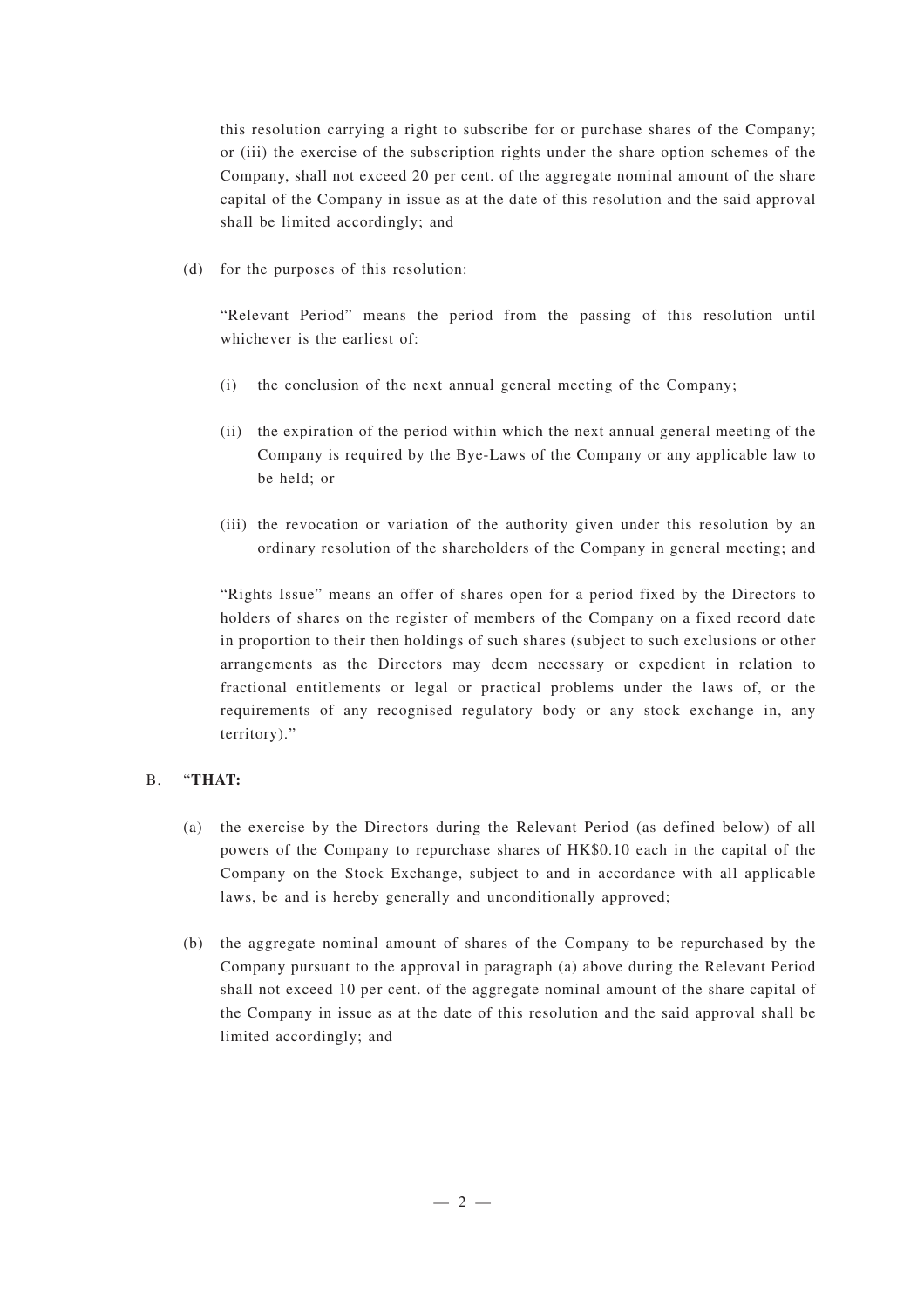(c) for the purposes of this resolution:

"Relevant Period" means the period from the passing of this resolution until whichever is the earliest of:

- (i) the conclusion of the next annual general meeting of the Company;
- (ii) the expiration of the period within which the next annual general meeting of the Company is required by the Bye-Laws of the Company or any applicable law to be held; or
- (iii) the revocation or variation of the authority given under this resolution by an ordinary resolution of the shareholders of the Company in general meeting."
- C. "**THAT** conditional upon resolution no.4B above being passed, the aggregate nominal amount of the number of shares in the capital of the Company which are repurchased by the Company under the authority granted to the Directors as mentioned in resolution no.4B above shall be added to the aggregate nominal amount of share capital that may be allotted or agreed conditionally or unconditionally to be allotted by the Directors pursuant to resolution no.4A above, provided that such amount shall not exceed 10 per cent. of the aggregate nominal amount of the share capital of the Company in issue as at the date of passing this Resolution."

# 5. "**THAT**:

- (a) subject to and conditional upon The Stock Exchange of Hong Kong Limited (the "Stock Exchange") granting the listing of, and permission to deal in, the shares of the Company which may fall to be issued and allotted pursuant to the exercise of any options which may be granted under the new share option scheme of the Company (the "New Share Option Scheme"), the rules of which are contained in the document marked "A" produced to the meeting and for the purpose of identification signed by the chairman of the meeting, the New Share Option Scheme be and is hereby approved and adopted and the Directors be and are hereby authorised to do all such acts and to enter into all such transactions, arrangements and agreements as may be necessary or expedient in order to give full effect to the New Share Option Scheme including but without limitation:
	- (i) to administer the New Share Option Scheme under which options will be granted to participants eligible under the New Share Option Scheme to subscribe for shares in the Company;
	- (ii) to modify and/or amend the New Share Option Scheme from time to time provided that such modification and/or amendment is effected in accordance with the provisions of the New Share Option Scheme relating to modification and/or amendment;
	- (iii) to issue and allot from time to time such number of shares in the capital of the Company as may be required to be issued pursuant to the exercise of the options under the New Share Option Scheme and subject to the Rules Governing the Listing of Securities on the Stock Exchange;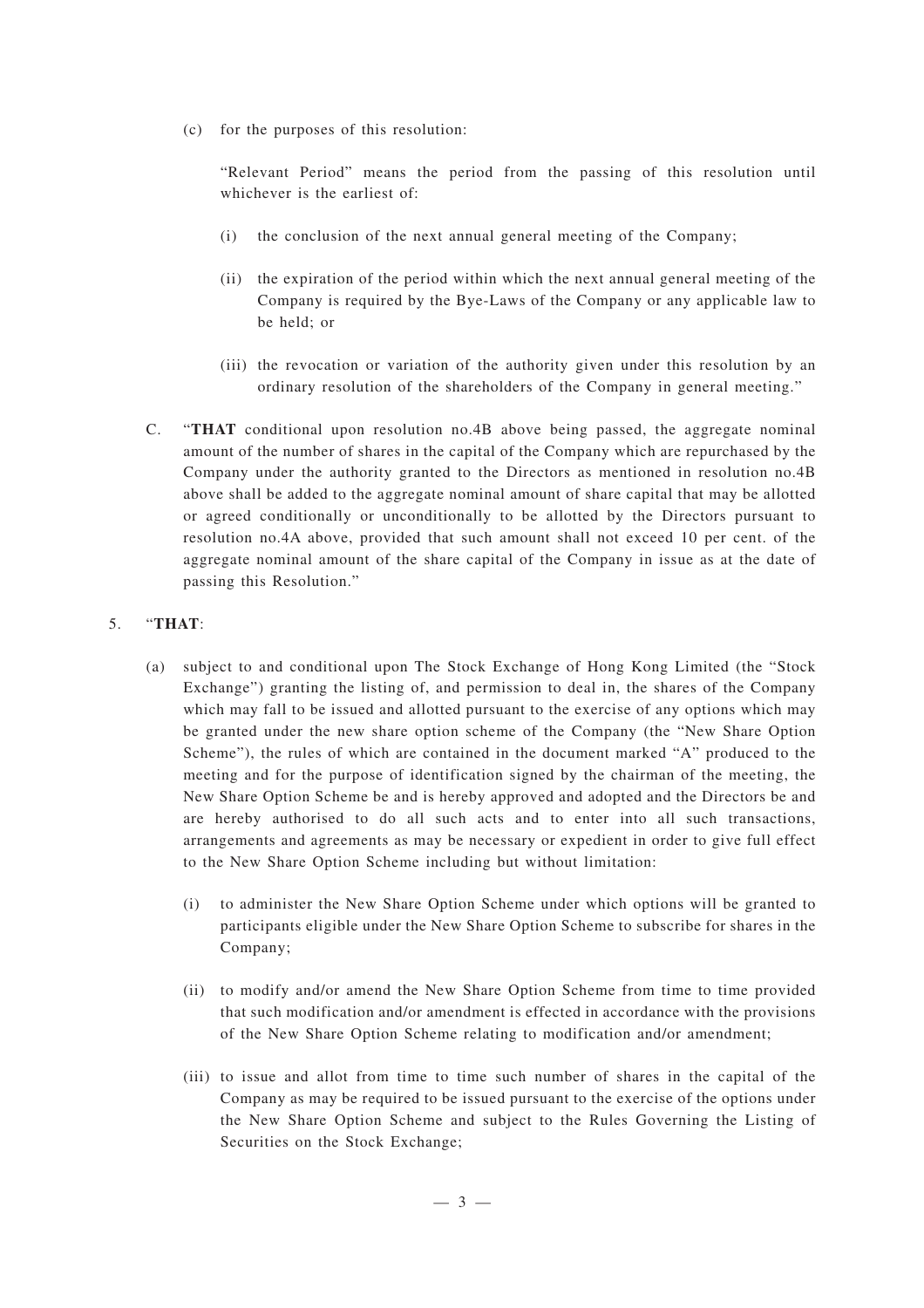- (iv) to make application at the appropriate time or times to the Stock Exchange; and any other stock exchanges upon which the issued shares of the Company may for the time being be listed, for listing of and permission to deal in any shares which may hereafter from time to time be issued and allotted pursuant to the exercise of the options under the New Share Option Scheme; and
- (v) to consent, if it so deems fit and expedient, to such conditions, modifications and/or variations as may be required or imposed by the relevant authorities in relation to the New Share Option Scheme; and
- (b) existing share option scheme which was adopted by the Company on 5th December 2002 be and is hereby terminated with effect from the adoption of the New Share Option Scheme."

By Order of the Board **Chan Ka Ho** *Company Secretary*

Hong Kong, 18th October 2012

*Head office and principal place of business in Hong Kong:* Unit 3, 6th Floor Hopeful Factory Centre 10 Wo Shing Street Fo Tan, New Territories Hong Kong

# **Notes:**

- 1. A member entitled to attend and vote at the meeting convened by the above notice is entitled to appoint one or more than one proxy to attend and vote in his stead. A proxy need not be a member of the Company.
- 2. In order to be valid, a form of proxy and (if required by the Board of Directors) the power of attorney or other authority, if any, under which it is signed or a certified copy of that power of attorney or authority, must be deposited at the Company's branch share registrar in Hong Kong, Union Registrars Limited, 18/F, Fook Lee Commercial Centre, Town Place, 33 Lockhart Road, Wanchai, Hong Kong not less than 48 hours before the time for holding the meeting or adjourned meeting.
- 3. The register of members of the Company will be closed from Monday, 19th November 2012 to Thursday, 22nd November 2012 (both dates inclusive) during which period no transfer of shares will be registered for determining the Shareholders who are entitled to attend and vote at the Annual General Meeting. In order to be eligible to attend and vote at the meeting, all properly